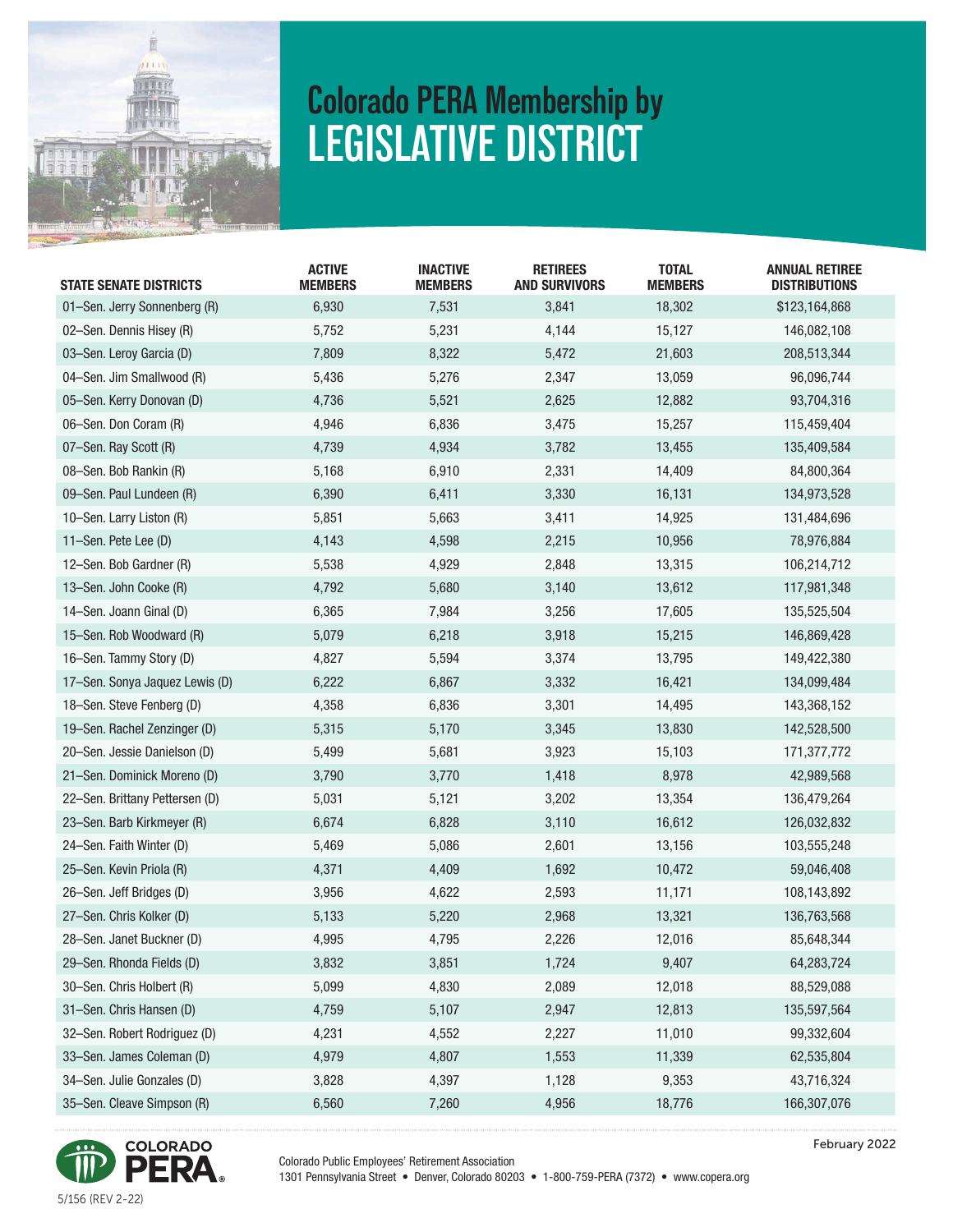## **LEGISLATIVE DISTRICT Colorado PERA Membership by**

| <b>STATE HOUSE DISTRICTS</b>          | <b>ACTIVE</b><br><b>MEMBERS</b> | <b>INACTIVE</b><br><b>MEMBERS</b> | <b>RETIREES</b><br><b>AND SURVIVORS</b> | <b>TOTAL</b><br><b>MEMBERS</b> | <b>ANNUAL RETIREE</b><br><b>DISTRIBUTIONS</b> |
|---------------------------------------|---------------------------------|-----------------------------------|-----------------------------------------|--------------------------------|-----------------------------------------------|
| 01-Rep. Susan Lontine (D)             | 2,097                           | 2,071                             | 1,097                                   | 5,265                          | \$42,290,796                                  |
| 02-Rep. Alec Garnett (D)              | 2,674                           | 2,935                             | 1,068                                   | 6,677                          | 50,279,820                                    |
| 03-Rep. Meg Froelich (D)              | 1,959                           | 2,386                             | 1,091                                   | 5,436                          | 47,831,496                                    |
| 04-Rep. Serena Gonzales-Gutierrez (D) | 2,316                           | 2,485                             | 760                                     | 5,561                          | 29,372,460                                    |
| 05-Rep. Alex Valdez (D)               | 1,756                           | 2,159                             | 460                                     | 4,375                          | 16,588,896                                    |
| 06-Rep. Steven Woodrow (D)            | 1,931                           | 2,212                             | 1,681                                   | 5,824                          | 78,975,708                                    |
| 07-Rep. Jennifer Bacon (D)            | 2,543                           | 2,207                             | 645                                     | 5,395                          | 23,459,856                                    |
| 08-Rep. Leslie Herod (D)              | 3,001                           | 3,146                             | 1,144                                   | 7,291                          | 50,767,008                                    |
| 09-Rep. Emily Sirota (D)              | 2,345                           | 2,519                             | 1,598                                   | 6,462                          | 74,022,360                                    |
| 10-Rep. Edie Hooton (D)               | 2,385                           | 3,586                             | 1,542                                   | 7,513                          | 67,031,268                                    |
| 11-Rep. Karen McCormick (D)           | 2,909                           | 3,402                             | 1,777                                   | 8,088                          | 68,167,416                                    |
| 12-Rep. Tracey Bernett (D)            | 3,402                           | 3,971                             | 1,987                                   | 9,360                          | 83,846,556                                    |
| 13-Rep. Judy Amabile (D)              | 2,329                           | 3,427                             | 1,820                                   | 7,576                          | 75,130,032                                    |
| 14-Rep. Shane Sandridge (R)           | 3,575                           | 3,197                             | 1,352                                   | 8,124                          | 51,743,220                                    |
| 15-Rep. Dave Williams (R)             | 3,246                           | 2,829                             | 1,103                                   | 7,178                          | 38,265,936                                    |
| 16-Rep. Andres Pico (R)               | 2,886                           | 3,017                             | 2,241                                   | 8,144                          | 88,173,492                                    |
| 17-Rep. Tony Exum (D)                 | 1,873                           | 2,089                             | 783                                     | 4,745                          | 22,489,776                                    |
| 18-Rep. Marc Snyder (D)               | 3,015                           | 3,256                             | 2,092                                   | 8,363                          | 85,184,640                                    |
| 19-Rep. Tim Geitner (R)               | 3,592                           | 3,840                             | 1,889                                   | 9,321                          | 69,859,632                                    |
| 20-Rep. Terri Carver (R)              | 2,908                           | 2,898                             | 2,101                                   | 7,907                          | 89,809,920                                    |
| 21-Rep. Mary Bradfield (R)            | 2,960                           | 2,448                             | 1,148                                   | 6,556                          | 37,158,024                                    |
| 22-Rep. Colin Larson (R)              | 2,918                           | 2,964                             | 1,875                                   | 7,757                          | 81,337,284                                    |
| 23-Rep. Chris Kennedy (D)             | 2,705                           | 2,844                             | 1,847                                   | 7,396                          | 78,459,036                                    |
| 24-Rep. Monica Duran (D)              | 2,487                           | 2,857                             | 1,893                                   | 7,237                          | 82,879,500                                    |
| 25-Rep. Lisa Cutter (D)               | 2,643                           | 3,053                             | 1,902                                   | 7,598                          | 85,428,012                                    |
| 26-Rep. Dylan Roberts (D)             | 2,268                           | 2,742                             | 770                                     | 5,780                          | 29,407,992                                    |
| 27-Rep. Brianna Titone (D)            | 2,947                           | 2,922                             | 2,233                                   | 8,102                          | 102,136,884                                   |
| 28-Rep. Kerry Tipper (D)              | 2,581                           | 2,472                             | 1,742                                   | 6,795                          | 74,782,488                                    |
| 29-Rep. Lindsey Daugherty (D)         | 2,820                           | 2,733                             | 1,474                                   | 7,027                          | 59,235,612                                    |
| 30-Rep. Dafna Michaelson Jenet (D)    | 2,445                           | 2,321                             | 665                                     | 5,431                          | 22,701,588                                    |
| 31-Rep. Yadira Caraveo (D)            | 2,662                           | 2,500                             | 1,026                                   | 6,188                          | 35,665,464                                    |
| 32-Rep. Adrienne Benavidez (D)        | 1,806                           | 1,818                             | 658                                     | 4,282                          | 18,887,856                                    |
| 33-Rep. Matt Gray (D)                 | 3,216                           | 3,131                             | 1,428                                   | 7,775                          | 61,075,008                                    |
| 34-Rep. Kyle Mullica (D)              | 2,226                           | 2,152                             | 920                                     | 5,298                          | 33,567,888                                    |
| 35-Rep. Shannon Bird (D)              | 2,374                           | 2,484                             | 1,438                                   | 6,296                          | 57,188,808                                    |
| 36-Rep. Mike Weissman (D)             | 2,710                           | 2,437                             | 756                                     | 5,903                          | 26,698,488                                    |
| 37-Rep. Tom Sullivan (D)              | 2,913                           | 3,041                             | 1,397                                   | 7,351                          | 65,745,576                                    |
| 38-Rep. David Ortiz (D)               | 2,801                           | 2,927                             | 2,287                                   | 8,015                          | 98,055,276                                    |
| 39-Rep. Mark Baisley (R)              | 2,516                           | 2,745                             | 1,671                                   | 6,932                          | 68,479,980                                    |
| 40-Rep. Naquetta Ricks (D)            | 2,617                           | 2,597                             | 1,192                                   | 6,406                          | 45,542,784                                    |
| 41-Rep. Iman Jodeh (D)                | 1,984                           | 2,211                             | 1,388                                   | 5,583                          | 56,906,832                                    |